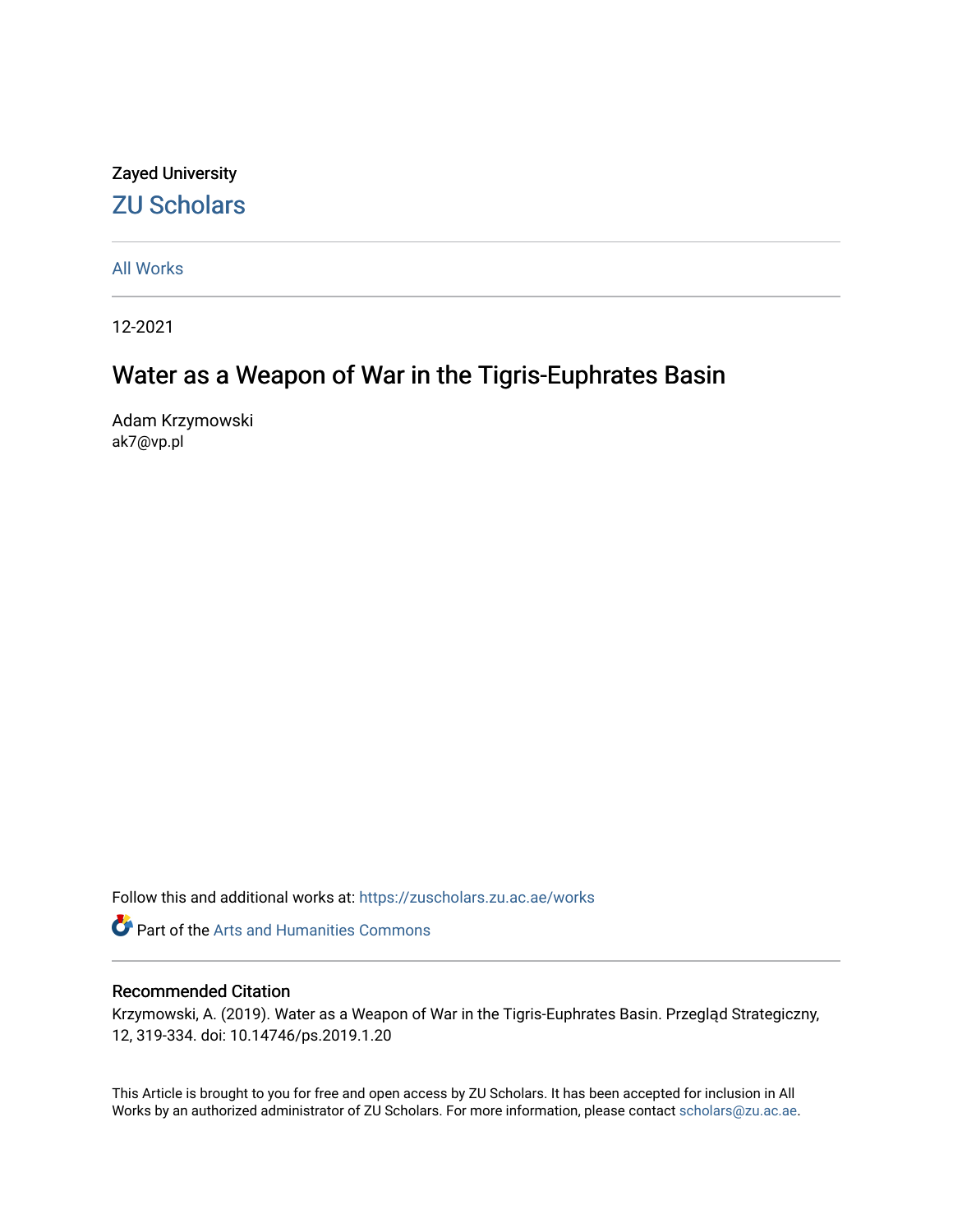Adam KRZYMOWSKI

DOI : 10.14746/ps.2019.1.20

University of Sharjah https://orcid.org/0000-0001-9296-6387

## **WATER AS A WEAPON OF WAR IN THE TIGRIS-EUPHRATES BASIN**

The current world is more interconnected with hybrid international relations. Therefore, diplomacy should be more fexible with new tools and able to face current global challenges. Furthermore, over 90 percent of the world population is in the transboundary basin. According to the UN (UNWATER, 2018), the top challenges are associated with water, like among other things climate change, water shortages, and water pollution. In some cases, island countries can disappear due to rising sea levels. In our Blue Planet, it is predicted that by 2030 50% of its habitats will have experience water shortages and in 2050, in the oceans, we will have more trash than fish. From Asia and Africa, we will experience massive migration (25–700 million people) searching for drinking water. At the same time, there will be a serious scarcity water risk in megacities, like Moscow, Mexico City, Beijing, Cairo, London, Miami and the other 500 largest cities in the world. By 2050 it is expected that on our planet there will be 9 billion people, of which more than two-thirds will be living in cities. Therefore, we need water diplomacy as a kind of modern multi-track diplomatic effort with a large platform for global cooperation on water. Water diplomacy contains various types of diplomacies with many strategies and innovative approaches; it seeks to resolve economic, confict prevention and resolution, shuttle, science, migration, and public interests. The cooperation network should include multi-level actors, including governments, international organizations, military community, local authorities and its leaders, NGO's, and private entities.

The international community must recognize the vital signifcance of water for sustaining international peace and security (UN, 2018). The role and signifcance of control of water resources are growing very fast. It is crucial for states to survive as well as geopolitics and foreign, security and defence strategies. The water has been a political and military tool as well as a weapon for terrorism. The scope of this research is the Middle East because this region is important for emerging global security architecture and water issue in this region is an extremely important element for national interests and strategies.

This research paper presents the basin of the Tigris and Euphrates, in which water is one of the most important tools for waging war. Therefore, in May 2014, the United Nations declared that water is used as a "weapon of war in military conficts" (Deen, 2014). The research problem undertaken is extremely important because it touches upon the foundations of human existence on our planet. The Tigris and Euphrates basin, like 4,500 years ago is the focal point. Currently, in the 21st century, the Twin Riv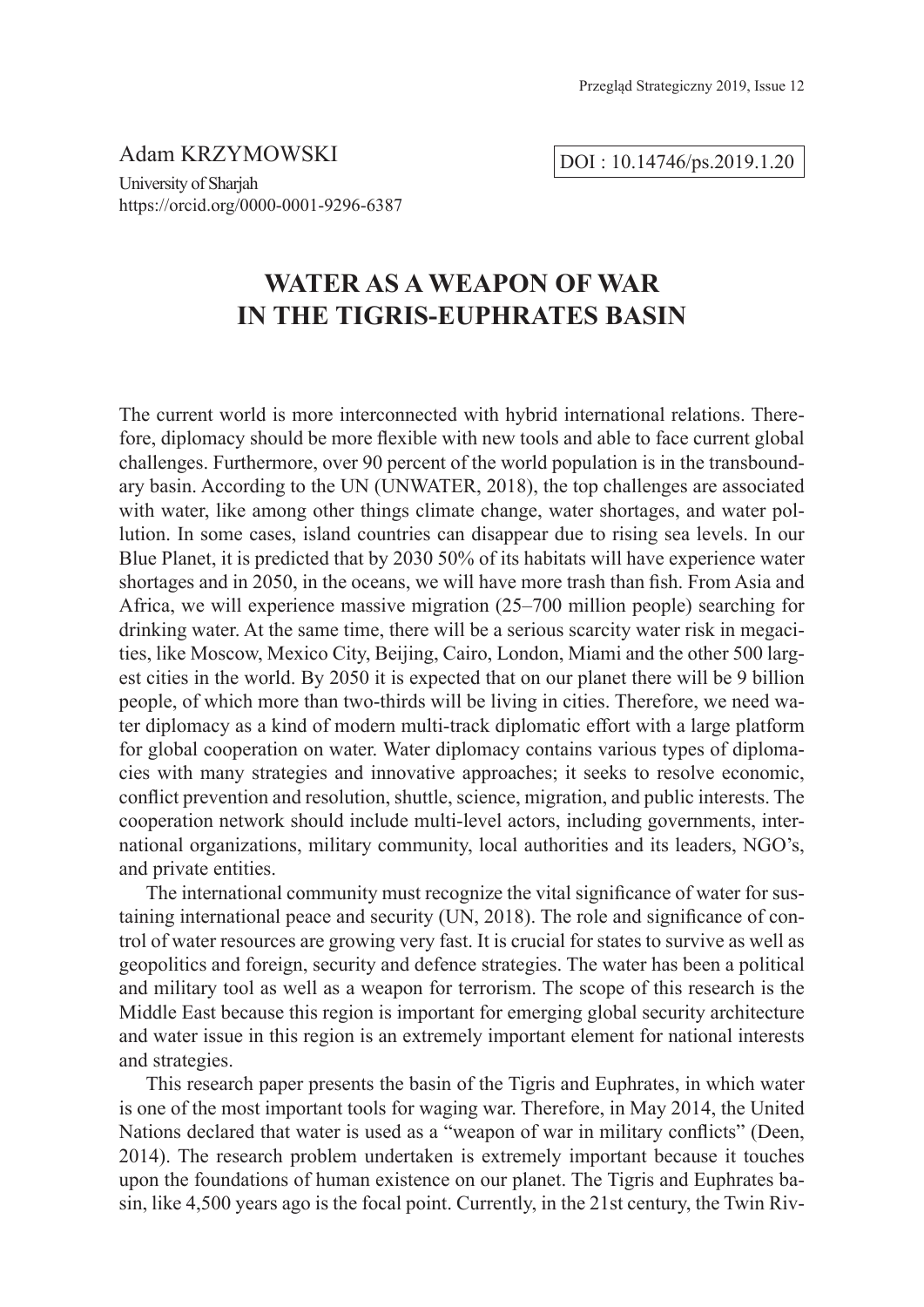ers becomes essential for the global security structure. The paper aims to present water as a weapon of war in the Tigris-Euphrates Basin, as well as the role and signifcance of water for a new architecture of global security.

The main goal of the study is to fnd an answer to the research question of whether water the Tigris-Euphrates basin will be still a tool for fighting or cooperation as an effective tool for facing strategic challenges? The research hypothesis is that the issue of challenges related to water in the Euphrates River basin will, frst of all, follow the social and political-economic relations between Turkey, Iraq and Syria and external factors. Therefore, without international coordination and far-reaching strategy in the face of the emerging anarchic global security structure, stable water cooperation in this region cannot be reached.

Although there is already a quite large basis of literature related to the Euphrates River basin, presenting water as a war weapon, as well as linking it with water diplomacy and the new emerging architecture of global security expands knowledge about this problem. Considering the current knowledge and literature of the subject, very interesting are analyses by Aaron Wolf from the Oregon State University, especially related to water resources policy and confict resolution, and dr. Susanne Schmeier, a specialist in water law from IHE Delft Institute for Water Education. An interesting study conducted by the Stockholm International Water Institute (SIWI) is prepared Strategy 2018–2021. Worth mentioning is also the Water Diplomacy Workshop conducted by the Program on Negotiation at Harvard Law School and the Water Diplomacy Program of Tufts University and its director Professor Shafqul Islam's publications. For special attention deserves Larry Susskind book, Water Diplomacy: A Negotiated Approach to Managing Complex Water Networks, New York 2013. For analysing water diplomacy policymakers should be recognise the Hague Institute, which has a large consortium partners, including UNESCO Category II Centre on International Water Cooperation, the Stockholm International Water Institute (SIWI), Uppsala University, Tufts University, IUCN Asia, Helmholtz Centre, the Clingendael, and the Hague Institute for Global Justice. The Institute builds an innovative approach to multi-track water diplomacy. The Hague Institute has underlined emerging water conficts and it identifes tools for preventing or resolving the water crisis.

The research was conducted using a descriptive-analytical method. The researcher analysed source materials, research materials on the subject, as well as observations of personal diplomatic activities in multilateral fora. Besides, a wide range of theoretical instruments is used to investigate this issue, to analyse the problem in the multilevel approach to international relations. Moreover, this research is based on the neorealist theory of international relations, and the concept of international constellation analysis. On the other hand, the theory of neo-institutionalism allowed for the precise mythologisation of general and specifc functions of international security institutions. Even though the constructivist theory is primarily based on national constellations, it ascribes even more signifcance to international institutions and their supernationally anchored norms and ideas than the rational institutionalism does. For that reason, it was also taken into consideration. In these analyses, the school of the social constructivism theory was also utilized.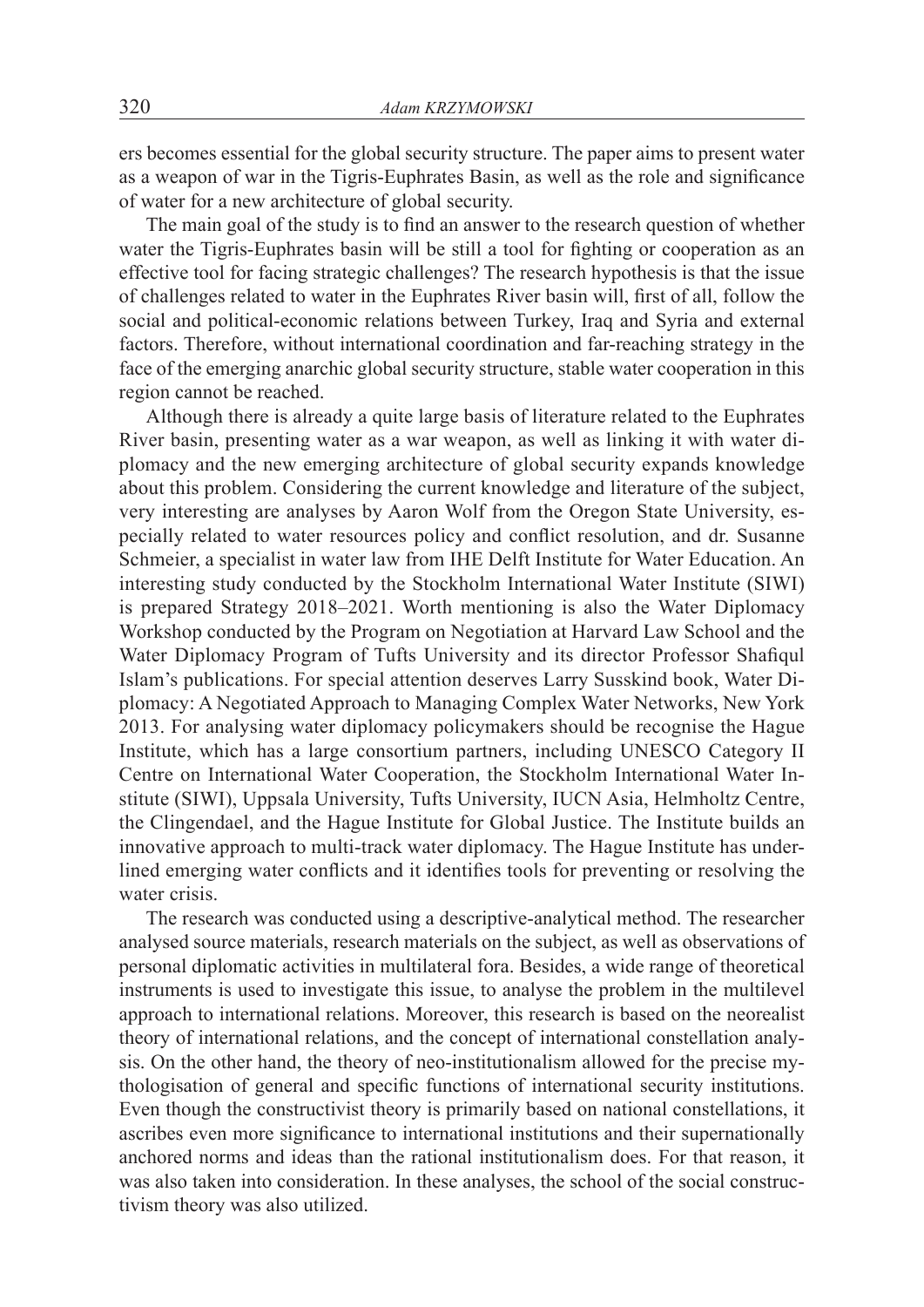### **THE MIDDLE EAST AND THE TIGRIS-EUPHRATES BASIN**

The Middle East is a place where the risk of confict is higher than anywhere else. Presented by politicians and the media as ethnic, religious or territorial conficts, these are often invisible to us. The water scarcity, as well as the construction of dams and canals, are threats for international security. The current most important war with terrorism is located in the Tigris-Euphrates basin. The reason is the lack of drinking water, permanent mosaic of political conficts and social, environmental or economic challenges. To show a wide range of challenges in the context of water, The Tigris and Euphrates basin, in which Turkey, Syria, and Iraq are located, is a very good example for scientifc analysis. In the second half of the 20th century, many conficts took place in the Tigris and Euphrates basin. The 21st century began with unprecedented cooperation between Turkey, Syria, and Iraq. In 2003, following the invasion of Iraq by the US, despite the establishment of an autonomous Kurdish region with the capital of Erbil in northern Iraq, Turkey quickly took priority in its foreign and security policy to improve relations with its neighbours and to create a stable environment in the region. An important reason for such a policy was the fact of negotiations with the EU regarding the "energy corridor" through Turkey, which was a priority for it, aimed at increasing the role and signifcance of Turkey both in the region and for Europe. This, in turn, was



**Map 1. Map of Tigris-Euphrates Basin**

**Source:** http://www.waterpolitics.com/2015/01/05/3279/.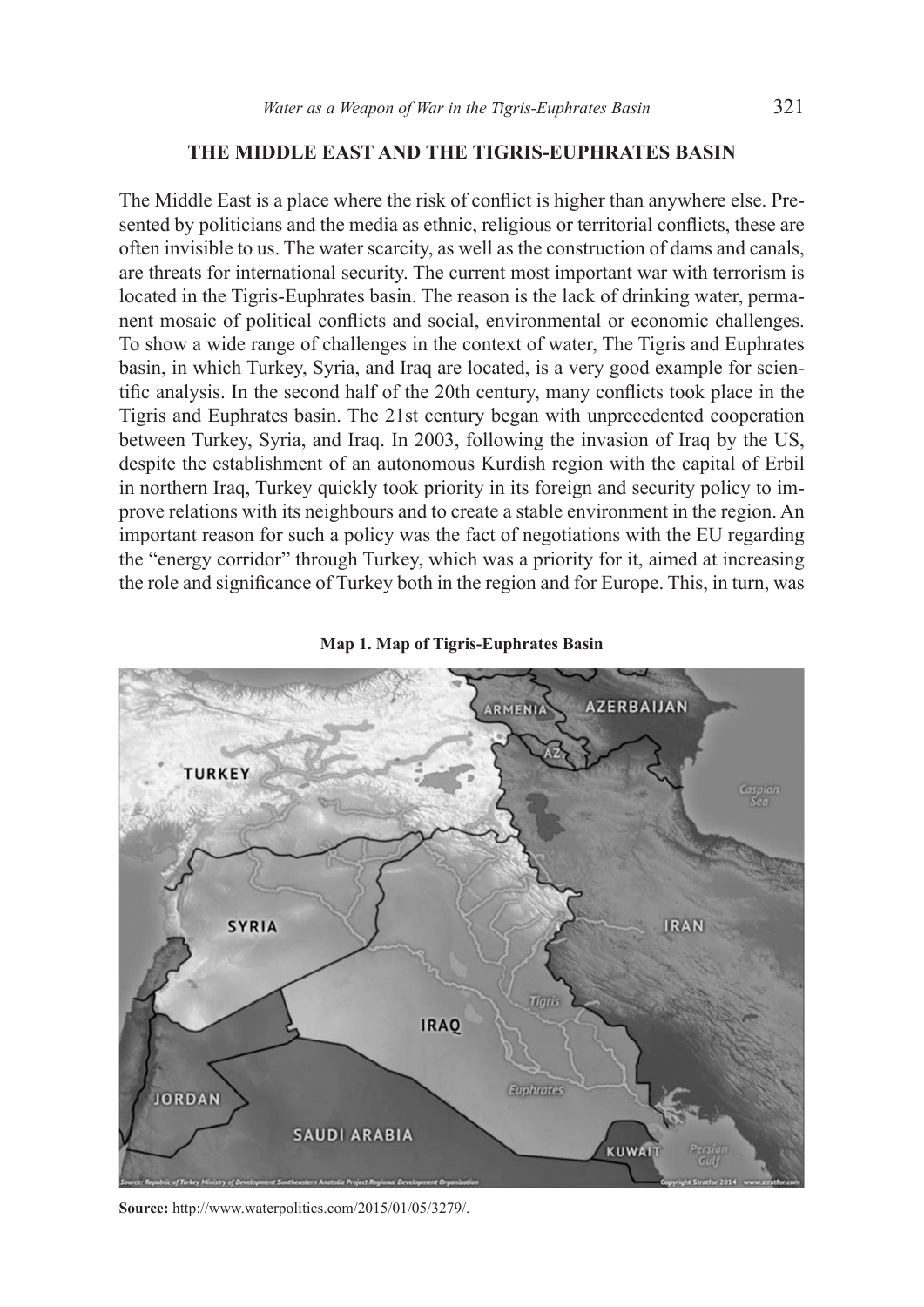in line with the "strategic depth" doctrine of the Justice and Development Party (AKP), implemented by Ahmet Davutoğlu, former foreign minister and then prime minister of Turkey. It assumed the use of Turkey's geographical location to give it the rank of the main energy corridor on the east-west route. In particular, supplying energy carriers mainly from the Caspian basin, Iran and Iraq (Handy, 2011: 66). In Syria, the US invasion of Iraq brought anti-Western sentiments. At the same time, Syria maintained its efforts to conduct correct relations. This cooperation took place despite many challenges, such as one of the largest in the history of drought Tigris-Euphrates Basin or the war in Iraq and political upheavals in this country. Besides, in 2005, scientists and experts from Turkey, Syria, Iraq and the United States set up a cooperation platform for the Euphrates Tigris Initiative for Cooperation (Wasinger, 2015: 52).

In the years 2000–2009, Turkey, Iraq, and Syria experienced the dynamic work of the permanent Joint Technical Committee. Also, in 2008 Turkey and Iraq have established a High-Level Strategic Cooperation Council (HSCC), consisting of diplomats from both countries to establish closer water and agricultural cooperation. In 2009, Turkey created a similar council with Syria (Kibaroglu, 2015). Moreover, Turkey in 2009 signed with Iraq Memorandum of Understanding (MoU) on Water focuses on sharing hydrological and meteorological information (Kibaroglu, 2017: 15) as well as with Syria MoU concerning the construction of the joint Orontes River Friendship Dam (Scheumann, Shamaly, 2016: 125–126).

In the years 2003–2009, the Tigris-Euphrates basin lost 117 million acre-feet of stored freshwater, which is the second fastest loss of water in this period in the world. In south-eastern Turkey, arable felds have dried up. In Iraq, drought and sandstorms resulted in a 51 percent drop in harvest, and two million people in the south of the country faced a shortage of drinking water and electricity. In Syria, the harvest was lower by 38 percent, as a result of which 800,000 people lost their livelihoods, and by 2010, 160 villages in Syria were abandoned (Wasinger, 2015: 79–80).

2011 started very well for water cooperation. In January, Turkey, in cooperation with its neighbours, Iraq, Syria, Iran, Georgia, Bulgaria and Greece, announced a plan to build 18 cross-border dams. In February, Turkey started the construction of a dam on the Orontes River, which Syria was interested in. However, as early as in March, a revolution began in Syria, which brought catastrophic consequences for water cooperation in the Tigris-Euphrates Basin. By the end of June 2014, Turkey completely closed the gates of the dam, for the frst time, reducing the fow of the Euphrates to Syria. However, the water relations between Syria and Iraq remained generally unchanged. On the other hand, the hydro-political relations between Turkey and Iraq have some break because of the differences between the views of the Turkish leader and the new Shi'ite regime in Iraq (Wasinger, 2015: 95).

One of the biggest challenges for regional, as well as global security architecture, is a water scarcity in the Middle East. The dry climate of the Middle East and limited water sources pushes the states and non-states players there to compete for control over them. Tensions and conficts over the resources of all major international rivers are continuing. Analysing the armed conficts of recent years, it should be stated that what is more often used as a weapon is water and its infrastructure, including through its control, destruction, or water poisoning. Many examples are reported by the Pacifc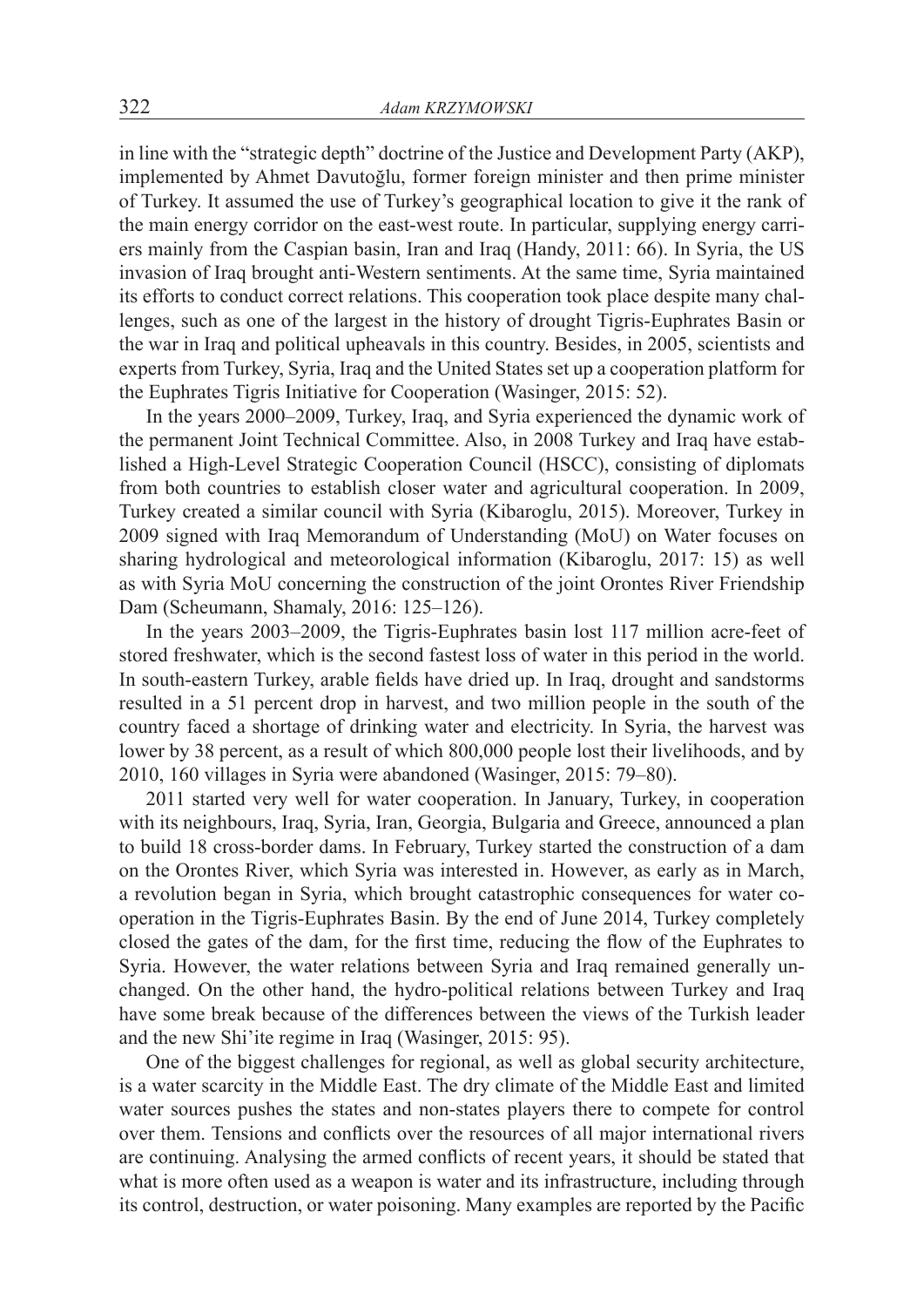Institute. For example, in 2018 in Basra, Iraq, tens of thousands of people became seriously ill due to water pollution. In 2016 alone, Syria's access to drinking water decreased by 50 per cent. The reason was deliberate attacks on water infrastructure. However, in the same year in Iraq, fghters of the so-called Islamic State destroyed the water pipeline leading to eastern Mosul and depriving water of half a million inhabitants. There could also be many examples in other regions of the world. In 2018, in the Oromia Ethiopia region, 76 water systems were damaged during conficts, resulting in hundreds of thousands of people feeing. In Europe, in the Ukrainian Donetsk, the water flter station and its staff were deliberately shelled, which caused disruptions in the water supply for 350,000 inhabitants (Pacifc Institute, 2019). Besides, these means of struggle apply to both non-state participants in wars and the state. However, victims are almost always civilians. The use of water for military purposes is most often found in the Middle East (Strategic Foresight, 2019).

From 2011 on the situation in the Tigris and Euphrates basins, apart from changes in the hydro-politics of Turkey, Syria and Iraq, the greatest impact was exerted by rapidly gaining non-state actors, such as the fghters of the Kurdistan Worker's Party (PKK), Free Syrian Army (FSA), Front al-Nusra, the Kurdish Regional Government (KRG), Kurdish Peshmerga and other. However, the most destructive actions in the Tigris Euphrates basin, using water for military actions, were shown by the so-called Islamic State in Iraq and Syria (ISIS, Daesh). Water for Daesh became one of the basic weapons, controlling the twin Mesopotamian rivers and strategic, its critical infrastructure. It has become central to military actions successes. Daesh moved in Iraq and Syria frst of all along the Tigris and Euphrates rivers. In the Daesh armed forces strategy, the most important goals were control over the cities and dams of the rivers. An example of this is the closure of the massive gates of the Iraqi Fallujah dam in April 2014. The result of this action was fooding 200 square miles of farmland and villages, destroying homes and destroying crops, as a result of which Iraq forces withdrew and Daesh captured Fallujah (Wasinger, 2015: 97–98).

Since 2011, the water, as well as its infrastructure has been the tool or the target of numerous Daesh attacks. Below it is presented a list of only the most important events related to water infrastructure in the period 2011–2018.

Table 1

| Date | <b>Description</b>                                                                                  |
|------|-----------------------------------------------------------------------------------------------------|
|      |                                                                                                     |
| 2018 | Tens of thousands admitted to hospitals from contaminated drinking water, inciting vio-             |
|      | lence that leads to deaths and injuries                                                             |
|      | Tens of thousands fall ill from contaminated drinking water in Basra, Iraq. In response, citizen    |
|      | unrest escalates and protests turn violent, leaving at least 15 dead and hundreds injured.          |
| 2018 | Iraqi female activist assassinated                                                                  |
|      | An Iraqi activist, Soad Al-Ali, is assassinated while getting into her vehicle in Basra, Iraq. Mrs. |
|      | Al-Ali had worked to bring better government services to her community, including safe and          |
|      | reliable drinking water.                                                                            |
| 2018 | Major dam and water source captured in Syria                                                        |
|      | The Afrin Dam, a major dam and water source on the Afrin River in Syria, is captured by Turkish     |
|      | forces and their Syrian militia allies, causing concern for the nearby communities that depend on   |

**Water Confict in Tigris-Euphrates Basin**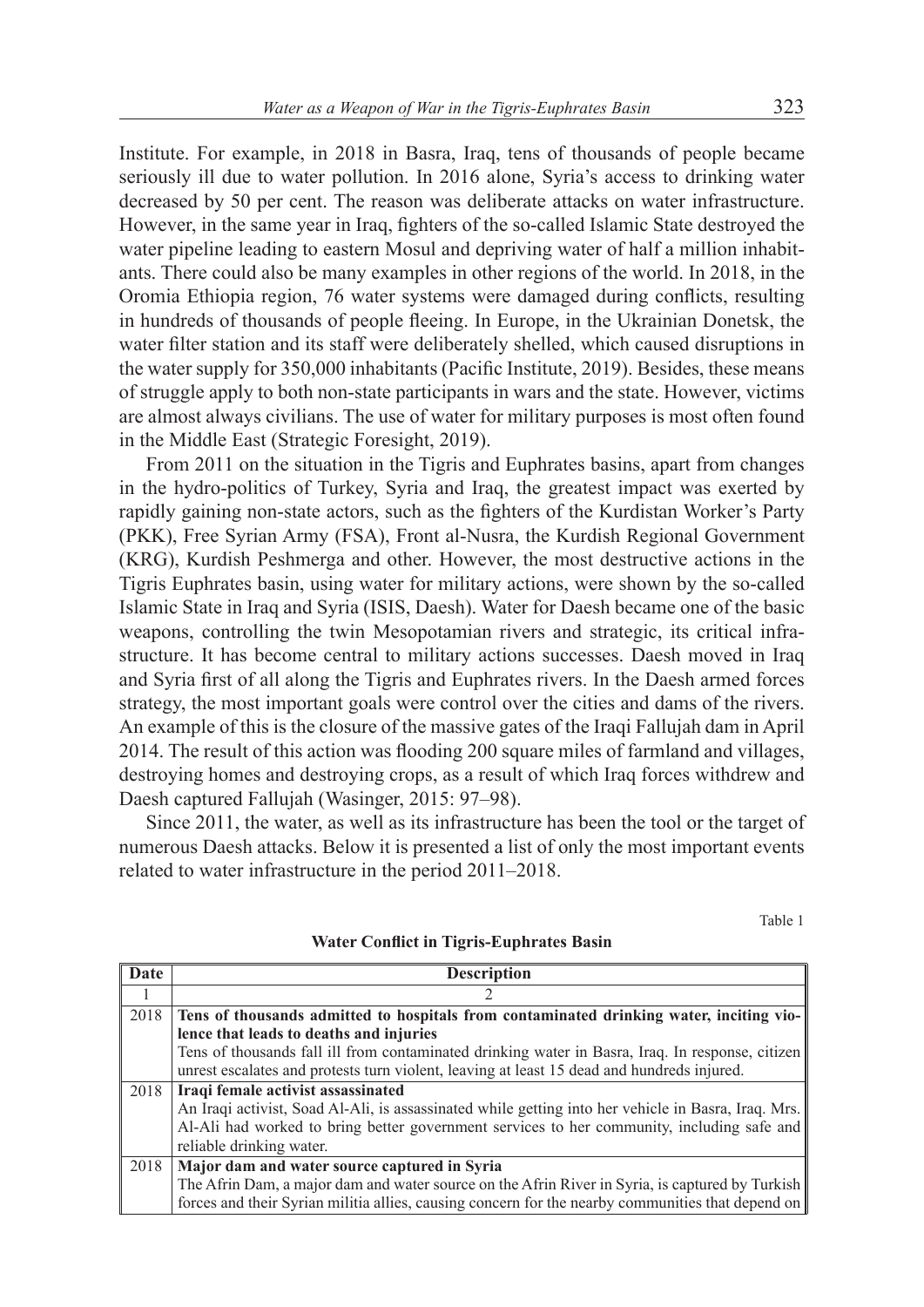| $\mathbf{1}$     | $\overline{2}$                                                                                                                                                                                                                                                                                                                                                                                                                                                                                                                        |
|------------------|---------------------------------------------------------------------------------------------------------------------------------------------------------------------------------------------------------------------------------------------------------------------------------------------------------------------------------------------------------------------------------------------------------------------------------------------------------------------------------------------------------------------------------------|
|                  | the dam for water. These same forces are also in control of nearby Maydanki dam. Interruptions<br>to water and electricity in communities dependent on these dams have occurred, along with re-<br>ports of attacks on civilian centres and populations.                                                                                                                                                                                                                                                                              |
| 2017             | Islamic State is accused of cutting off water to a village by diverting a river<br>A group identified as the Islamic State is accused of cutting off the water flow to a village by<br>diverting a river in Abu Karmah, Muqdadiyah, Diyala, Iraq.                                                                                                                                                                                                                                                                                     |
| 2017             | Conflict over water quotas lead to two deaths in Iraq<br>Conflict arises between two tribes over water quotas, leaing to two deaths and eight injuries in<br>Suq Al-Shoyokh, Thi-Qar, Iraq                                                                                                                                                                                                                                                                                                                                            |
| 2017             | ISIS floods villages in the Deir Hafer Plain of east Aleppo<br>In response to the advance of the Syrian Arab Army, The Islamic State (ISIS) floods villages<br>they control in the Deir Hafer Plain of east Aleppo by pumping water from Lake Assad into the<br>Al-Jar channel.                                                                                                                                                                                                                                                       |
| 2016             | Intentional attacks on water infrastructure<br>Control over power and water infrastructure and intentional attacks on that infrastructure are<br>being used as weapons in the civil war in Syria. Officials estimate there has been a 50 percent<br>reduction in access to safe water in the country since the war began.                                                                                                                                                                                                             |
| 2016             | Islamic State fighters destroy pipeline that provides water for eastern Mosul, Iraq<br>Islamic State fighters cut electricity to pumping stations and destroy a pipeline that provides wa-<br>ter for eastern Mosul, Iraq, leaving more than half a million people without water. The group has<br>intentionally cut off water supplies to various neighbourhoods, according to a Mosul City Council<br>official responsible for supervising the city's water and energy services.                                                    |
| $2015 -$<br>2016 | Syrian rebel groups cut off water supply to Damascus<br>In August 2015, Syrian rebel groups cut off water from a spring in Ain al-Fijah, reducing water<br>output to Damascus by 90 percent for three days and leading to water shortages and rationing.<br>Rebels continue to periodically shut off the supply from the spring, resulting in water shortages<br>in Ain al-Fijah and Damascus. Rebels threaten to blow up the spring if government forces enter<br>the region.                                                        |
| 2015             | Islamic State captures Tharthar Dam on the Tigris River<br>The Islamic State attacks and successfully captures Tharthar Dam near Fallujah, on the Tigris<br>River in Anbar province, Iraq. The attack leaves 127 Iraqi soldiers dead. After capturing the dam,<br>the fighters open at least one floodgate, affecting downstream communities.                                                                                                                                                                                         |
| 2015             | Islamic State cuts off irrigation water<br>Following the capture of Ramadi Dam, the Islamic State cuts water for irrigation systems and<br>treatment plants in the predominantly Shiite downstream provinces of Babil, Karbala, Najaf and<br>Qadisiya, threatening Iraqi food production.                                                                                                                                                                                                                                             |
| 2015             | Attacks interrupt construction of Illisu and Silvan dams, Turkey<br>At the end of 2014, work on the Ilisu Dam stops for four months after the armed wing of the<br>Kurdistan Workers' Party (PKK) kidnaps two of the project's subcontractors. When construction<br>resumes, the largely non-Kurdish workforce is escorted to the site by military tanks. Militants<br>also target Diyarbakir's Silvan Dam by placing explosives on the roads leading into the site, and<br>security threats in the region cause construction delays. |
| 2015             | Islamic State shuts off water flow below Ramadi Dam<br>In June 2015, Islamic State (ISIS/ISIL) militants shut off and redirect water flows below Ramadi<br>Dam in order to facilitate military movements across the Euphrates River. As a result, communi-<br>ties downstream face water shortages.                                                                                                                                                                                                                                   |
| 2014             | Islamic State contaminates drinking water supplies, Syria<br>IS deliberately contaminates drinking water with crude oil in the Balad district of the Salahaddin<br>Governorate. Poisoned water supplies are also reported from Aleppo, Deir ez Zor, Raqqa, and<br>Baghdad.                                                                                                                                                                                                                                                            |
| 2014             | Islamic State blocks access to water<br>In Iraq, Islamic State blocks access to water in the predominantly Christian town of Qaraqosh<br>(also known as Bakhdida), take over farms and agricultural land, and expel most of the 50,000<br>residents.                                                                                                                                                                                                                                                                                  |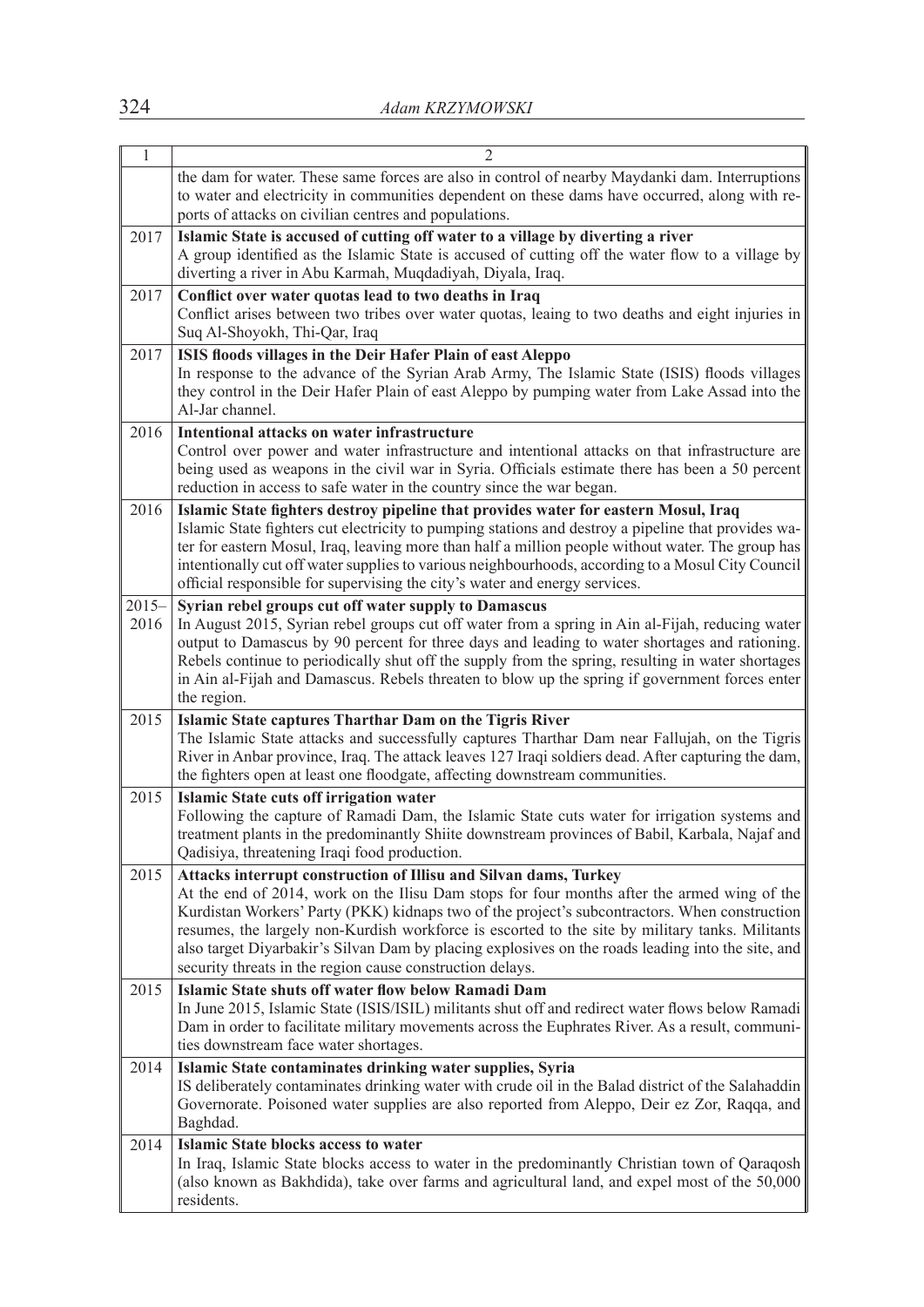| $\mathbf{1}$     | $\overline{2}$                                                                                                                                                                                                                                                                                                                                                                                                                                                                                                                                                                             |
|------------------|--------------------------------------------------------------------------------------------------------------------------------------------------------------------------------------------------------------------------------------------------------------------------------------------------------------------------------------------------------------------------------------------------------------------------------------------------------------------------------------------------------------------------------------------------------------------------------------------|
| 2014             | Islamic State uses Falluja Dam as a weapon<br>Islamic State closes the Fallujah Dam floodgates and diverts water over an irrigation channel<br>into a side valley, inundating land up to 100 km away and placing parts of the city of Abu Ghraib<br>under up to four meters of water. More than 10,000 houses and 200 square kilometres of farmland<br>are flooded and extensive livestock killed. Water for millions of people in the cities of Karbala,<br>Najaf, and Babil is cut off for a time.                                                                                       |
| 2014             | U.S.-led coalition launches airstrikes to protect dams from ISIS<br>A U.S.-led coalition launches a series of air strikes against targets of the Islamic State (ISIS/<br>ISIL) in areas around Mosul Dam, Fallujah Dam, and Haditha Dam in Iraq. U.S. aircraft destroy<br>an ISIL-built earthen berm near the Fallujah Dam. This berm was built by ISIL to control down-<br>stream water supplies and to increase the flow of the Euphrates River into Abu Ghraib canals,<br>flooding local Shiite neighbourhoods in east Fallujah and forcing the locals to evacuate.                     |
| 2014             | Free Syrian Army cuts off water supply to Wadi Barada<br>Syrian government forces are driven out of Wadi Barada's villages after the Free Syrian Army<br>(FSA) cuts off water supply from Ain al-Fijah, a major spring serving the Damascus area.                                                                                                                                                                                                                                                                                                                                          |
| 2014             | Islamic State fighters advance on Haditha Dam<br>Iraqi officials report that fighters with the Islamic State in Iraq and Syria (ISIS) are advancing on<br>the Haditha Dam, the second-largest in Iraq, raising the possibility of catastrophic damage and<br>flooding. The ISIS militants are fighting for control of the Euphrates River dam, about 120 miles<br>northwest of Baghdad and government forces were fighting to halt their advance. Army officers<br>tell employees to stay inside and to be prepared to open the dam's floodgates if ordered to do so,<br>one employee said |
| 2014             | Insurgents seize Falluja Dam<br>Insurgents from ISIL (Islamic State in Iraq and the Levant) seize the Falluja Dam in Iraq and close<br>the floodgates to cause upstream flooding and to cut downstream water supply. The objective is<br>to flood the area around the city of Falluja to force government troops to retreat and lift a siege,<br>while cutting water supplies and hydroelectricity generation for other parts of the country.                                                                                                                                              |
| $2011 -$<br>2012 | Drought contributes to tensions in Syria<br>Severe political conflict in Syria has been aggravated by the multi-year drought gripping the re-<br>gion. More than 1.5 million people "mostly farmers and their families" have moved to cities and<br>their outskirts. Political unrest began in March 2011 in Dara'a, and soon escalated into civil war<br>as ousters seek to overturn the regime of President Bashar al-Assad and the ruling Ba'ath Party                                                                                                                                  |

**Source:** http://www.worldwater.org/confict/list/.

It should be stated that Daesh was the strongest in the period when they ruled over the strategic water infrastructure, above all the Tabqa dam and the Mosul dam. This control allowed Daesh (ISIS) to maintain power in their capital in Iraq, in Mosul, and their capital in Syria, Raqqa (Strategic Foresight, 2019). Although Daesh should no longer pose a threat to water and its infrastructure in Tigris-Euphrates Basin, it should not be ruled out that there will be new non-state Middle East arena actors who will want to re-use the water and its installation to conduct the game, including conficts. Besides, the authorities of the states of Syria, Iraq, and Turkey may also be subjected to a similar temptation.

Especially in the Arab region water management should be a strategic tool for sustainability and peace (Hefny, 2011: 2). HRH Prince of Jordan Hassan Bin Talal is a leader in water diplomacy in the Middle East. In April 2012 a High-Level Group was established with the HRH as a chairman. However, another war in the Middle East may break out on water resources, because Iraq, Syria, and Turkey defend their claims to two important rivers that fow through this region – Tigris and Euphrates. Turkey's project of Greater Anatolia on the Euphrates-Tigris river basin has had a huge impact on riparian countries. Moreover, conficts and tensions between countries cause water shortage (NATO, 2007).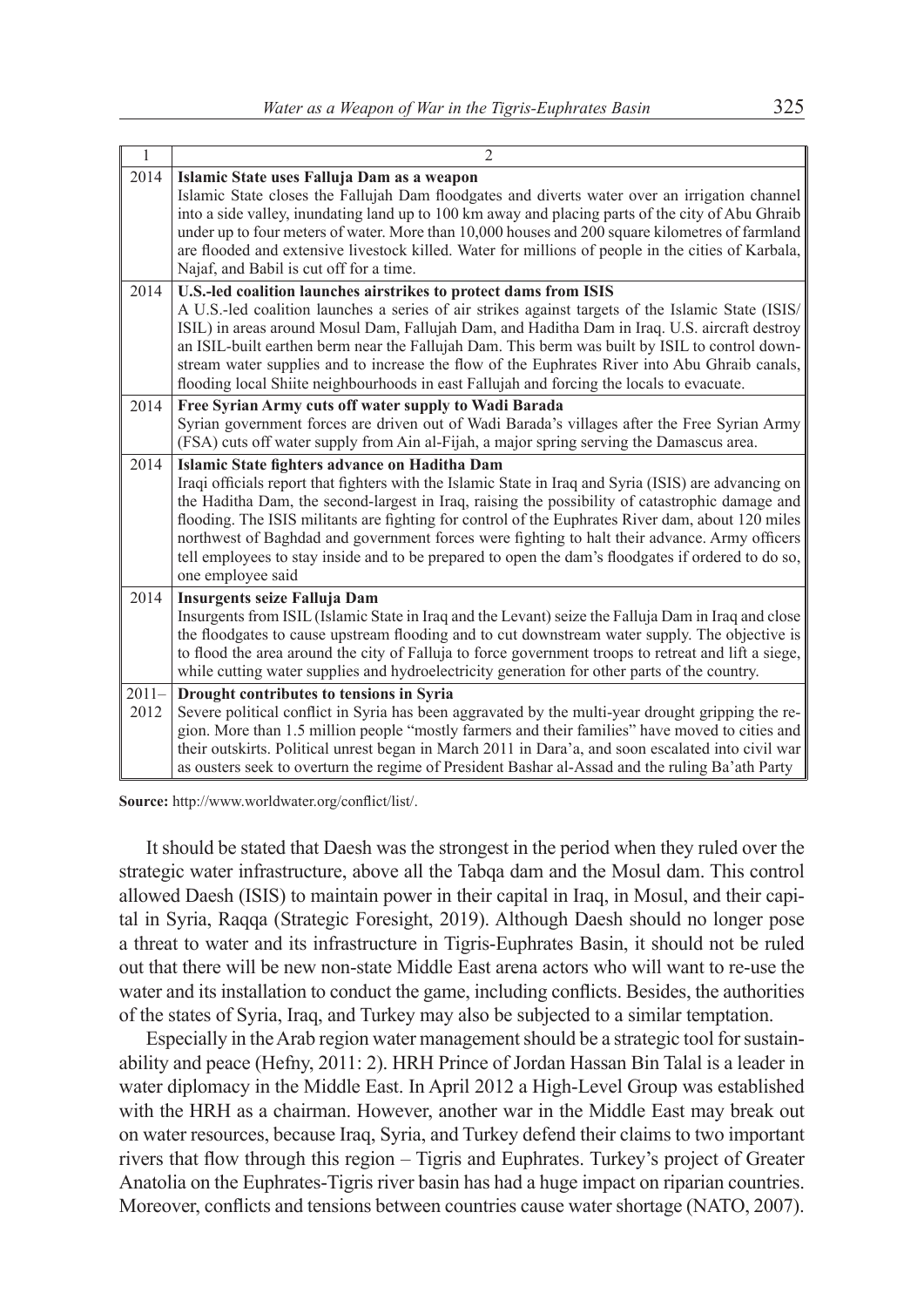Turkey is trying to implement an ambitious initiative to build 22 power plants there, which can almost halve the flow of water to the countries located downstream of the river, i.e. to Syria and Iraq. The initiative comes from the founder of the modern Turkish state, President Mustafa Kemal Atatürk. For decades, this project has created tension between neighbouring countries, but political quarrels have hindered conversations that enable progress to be made. Ankara claims that he has the right to more water.

The South-Eastern Anatolia Project (GAP) will give Turkey a de facto full control over the waters of the Euphrates and the Tiger. The case of the Euphrates River has long been a contentious issue between Turkey, Syria, and Iraq. This has been the cause of discord for decades. Some say that the South-Eastern Anatolia Project (GAP) would reduce the flow of water flowing from Turkey to Syria, which in turn would have a direct impact on the water arrangements between Syria and Iraq over the Euphrates. There is also tension between Iraq and Iran on the Tigris River and its tributaries. Most of the tributaries of the Tigris in Iraq come from Iran. Iranian development projects in the future may further restrict the fow of these tributaries, which in turn will affect the future for Iraq – both internally and internationally. On the other hand, Iran could decide to supply additional water to Iraq for political reasons only. Transboundary water issues will have a serious turnover when water resources will shrink and populations will multiply. Water may be the cause of conflicts – such as the dispute over the coastal part of Jordan before the 1967 war – and the consequences of the confict – the destruction of water infrastructure. Additionally, water is also closely related to the peace process and can be an instrument of cooperation (Waslekar, 2011: 60).



#### **Map 2. Map of the South-Eastern Anatolia Project**

**Source:** http://expeditieaarde.blogspot.com/2012/02/south-eastern-anatolia-project.html.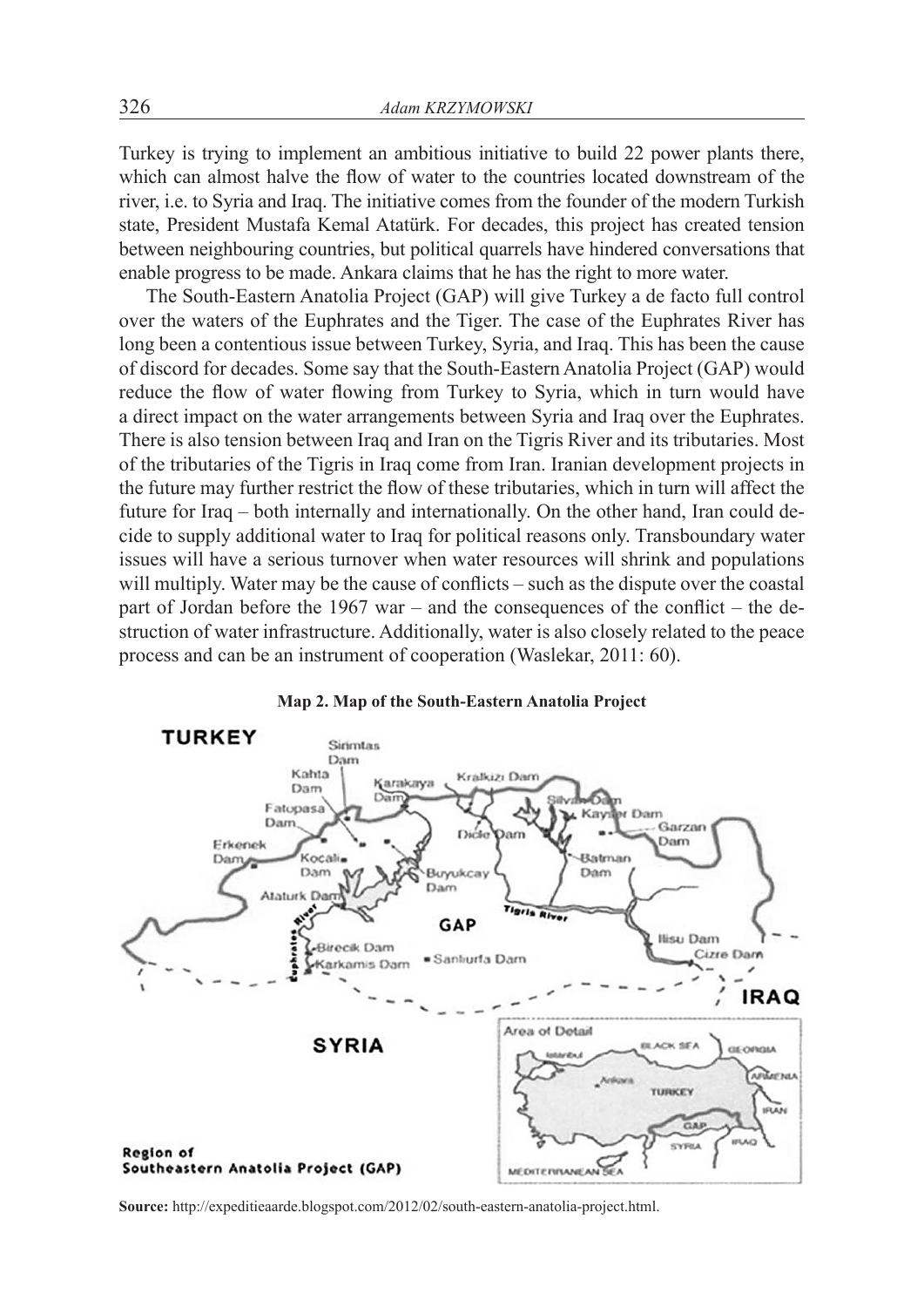Some researchers suggest that the so-called Arab Spring, which shook the Middle East, took place to some extent because of droughts, which affected the low supply of certain foods and its higher prices. This, in turn, was one of the sources of mass dissatisfaction and protests. So, in the 21st century, defciencies will increasingly be the cause of conficts (Wasinger, 2015: 7). In the coming decades, the water situation in Iraq may be catastrophic. Climate change, rainfall reduction, population growth will have an impact, as well as more and more desertifcation. The water situation in Iraq will depend, apart from Turkey's policy and more and more from Kurdistan, as well as on Iran because of some Iranian small downstream fows. While, Syria will be dependent on Israel due to the control of the Golan Heights (Cahan, 2017: 178–179).

Some specialists on water from the Middle East underline that this region, as well as the international community, must be engaged in building strong water diplomacy. They stress that it is extremely important to achieve Sustainable Development Goals, as well as an instrument for preventive actions and maintaining durable peace. On 11th of April 2018, during the opening of the MENA's Water Preventive Diplomacy Conference Bahrain's Minister of Electricity and Water Authorities dr. Abdul Hussain bin Ali Mirza underlined that current clashes, conficts, and instability in the MENA region are larger than other regions. As a reason, he mentioned the fact that more than two-thirds of the region's water resources are fowing from outside, with no binding agreements between the coastal countries (IPI, 2018). The Gulf Cooperation Council (GCC) Secretariat has prepared 'Program of Work for Integrated Management and Sustainable Water Development' underling that water should be one of the major topics of cooperation (Abdelraouf, 2018: 8).

#### **WATER DIPLOMACY**

We cannot reach peace, security and sustainable development without water cooperation. Water is an opportunity for international cooperation, not only in the context of access to fresh water. It is a great chance also in terms of developing sustainable future energy, including hydropower, wave energy, tidal energy, salinity gradient energy, and ocean thermal energy conversion. The International Renewable Energy Agency's (IRENA) in its Medium-term Strategy 2018–2022 has underlined that for the 2030 Agenda for Sustainable Development and the Sustainable Developments Goals, as well as the Paris Agreement on Climate Change since 2015 the international community is trying to achieve sustainable energy as well as the report underline the linkages between renewable energy and international peace and security (IRENA, 2019: 13). As Director-General of the IRENA, Adnan Z. Amin pointed out, it is important that diplomats are looking for ways of reaching the goals of Agenda 2030 (Amin, 2017: 1). Therefore, water diplomacy is crucial for achieving the Sustainable Development Goals (SDG). It is important not just for the 6th aim of SDG associated with water, but for most of them.

For sustainable development, we frst need peace, security, and cooperation between nations, countries, and states. According to the Danish Institute of International Studies, in the last 50 years, around 2000 conficts happened because of water. A cou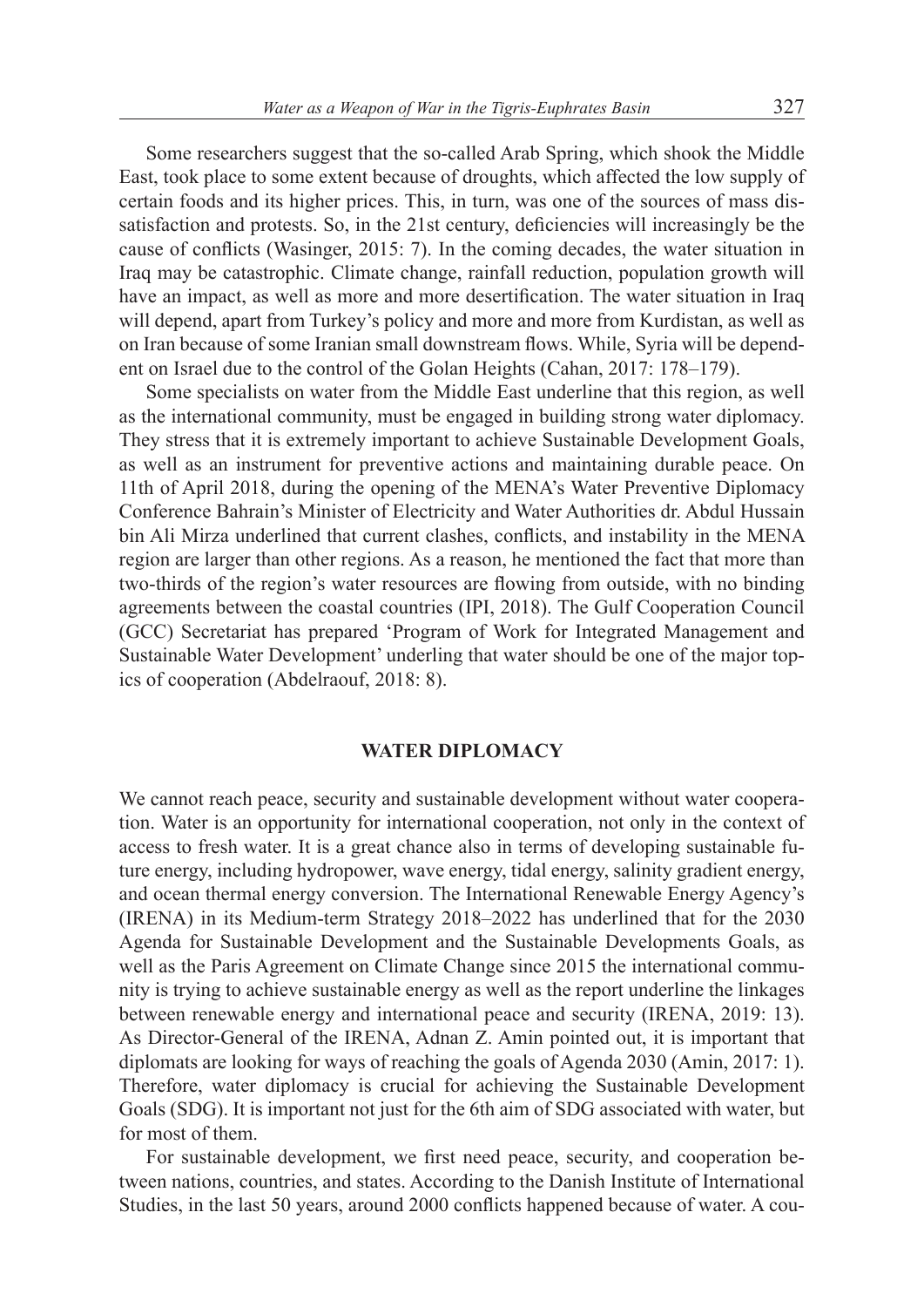ple of them were armed conficts. In the 20th century, many of the wars happened because of oil. In the 21st century, there can be even more wars because of water. In 2003, the Organization for Security and Co-operation in Europe (OSCE) along with the United Nations Development Programme (UNDP), United Nations Environment Programme (UNEP), United Nations Economic Commission for Europe (UNECE), and Regional Environmental Centre for Central and Eastern Europe (REC) have established a cooperation for common facing environment and security challenges as The Environment and Security (ENVSEC) Initiative. This platform takes common actions also on transboundary water basins (OSCE, 2019). Since 2013 the European Union has underlined the need of the EU water diplomacy and its water diplomacy strategy with the aim of confict prevention. The Foreign Affairs Council during its meeting in July 2013 in a very clear manner has shown the linkages between water with international peace and security. The Council foresees that we can be witnesses over the next decade to more and more tensions and conficts in the world. This will threaten the foundations of global security (EU, 2013: 1). In 2014, the Organization for Security and Cooperation in Europe (OSCE) has intensifed its actions for wider international cooperation using water diplomacy for promoting peace and security, building confdence, as well as confict prevention. The organization has underlined the signifcance of water diplomacy as an effective instrument for security and stability (OSCE, 2014: 2) and a key to reach a wider picture of security, sustainability, development and human well-being (OSCE, 2014). It should cover negotiations, mechanisms of prevention and dispute resolution, as well as set up consultation and coordination platforms. In this sense, water should be recognized as a tool for the wider goal of peace and global sustainability development (Schmeier, 2018). For the United Nations as an organization, as well as member states multilateral diplomacy and bilateral efforts should focus on defning sustainable development agenda for the world, and to protect our planet from the effects of climate change (Srivastava, 2014). The United Nations Security Council in 2016, for the frst time, organized a discussion on "water, peace, and security." In the meeting have participated 69 states. The UN Secretary General Ban Ki-Moon underlined that from a strategic point of view for global peace and security we need water security. He stressed the destruction of water systems in Syria and Gaza brought about armed confict (Ban Ki-moon, 2016).

There are too many words about water diplomacy from politics and scientists and too little real coordinated diplomatic actions. International organizations that are key to water diplomacy and the resolution of water conficts are becoming less and less infuential. International law as a fundamental tool for international organizations does not keep up with the challenges. The fundamental international law, UN the most important tool, Convention on the Law of the Non-Navigational Uses of International Watercourses (UN GA, 1997) entered to force in 2014, after 17 years, when it signed. Additionally, 39 states only out of 193 UN members are parties of the Convention. The European Union has called on the international community, including states, international organizations, as well as regional and sub-regional institutions to realize that water diplomacy could face the current challenges, among other things, associated with water, climate change and that contribute to security. Moreover, the European Union for the effectiveness of its water diplomacy called the Council, the European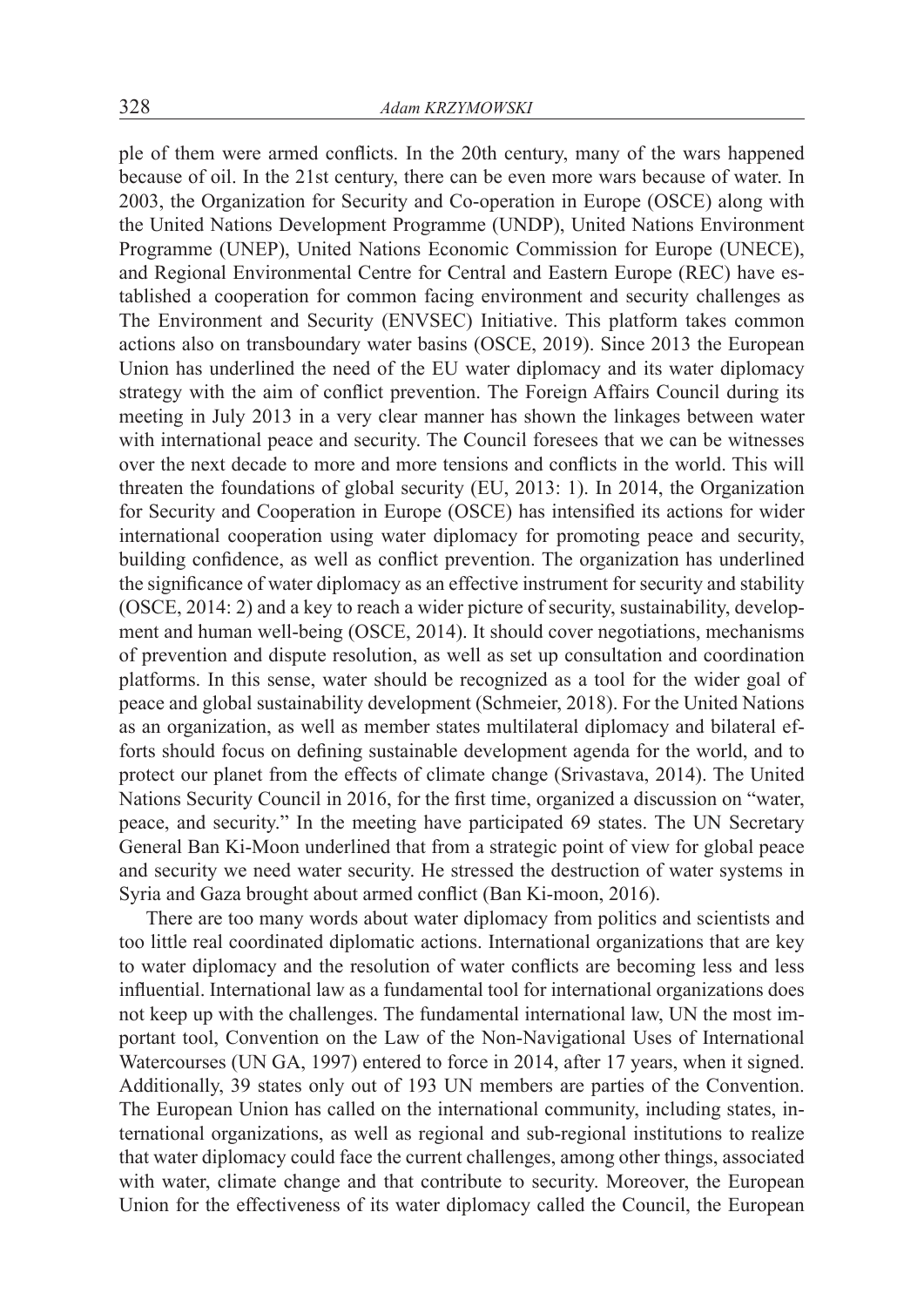Commission, and the High Representative of the Union for Foreign Affairs and Security Policy and member states to coordinate strategies and actions. Additionally, the European External Action Service with the EU Delegations were obliged to intensive actions in the world (EU, 2013).

\* \* \*

In the Tigris-Euphrates basin shared by Iraq, Iran, Syria, and Turkey – yearly groundwater depletion amounts to some thirteen km<sup>3</sup>, progressively exhausting the basin's reserves. All told, it is likely that replenished overdrafts from aquifers around the world considerably exceed 160 km<sup>3</sup> a year, double the annual flow of the Nile (Passarelli, 2015: 147). As a result of this analysis, it should be stated that in the coming years in the Tigris and Euphrates basin cooperation in the framework of hydro policy will be very diffcult, which will be affected by diffcult relations between various players in the region. These research results are based in some part on the Strategic Foresight Group (SFG) as a regional and global platform for initiatives and projects to treat water as a power for peace. SFG is engaged mainly with the Middle East, Africa and Asia calling for new security architecture based on peace water cooperation. For this purpose, the Strategic Foresight Group set up the Blue Peace Community as a platform for the Middle East with the leadership of HRH Prince Hassan Bin Talal of Jordan. Strategic Foresight Group underlines that water, including its infrastructure, like dams, must be protected against terrorist groups and cannot be a military tool. High-Level Forum in Istanbul pointed out threats connected with controlling Mosul and Haditha Dams and Falluja Dam by Daesh what is the pillar of its military strategy (Strategic Foresight Group, 2015: 17). Extremely important for this research is SFG analyses underlying that any two countries engaged in active water cooperation do not go to war (Motwani, 2017: 3). To build a conclusion, the Swedish International Development Cooperation Agency (SIDA) and the strategy for Sustainable Peace 2017–2022 put the focus on 80 countries and peace building, state building and human security (Government Offices of Sweden, 2017: 2).

Contra Helle Munk Ravnborg from the Danish Institute of International Studies says that there will be less of transboundary water conficts because of cooperation and joint projects. Moreover, the analysis in this paper indicates that water tensions will happen more often. Lawrence Susskind, Shafiqul Islam in the book "Water Diplomacy: A Negotiated Approach to Managing Complex Water Networks" (New York, 2013) underline a need for effective "Water Diplomacy Framework" (WDF) and Water-Diplomacy Network (WDN), as well as Global Water Partnership. There is an interesting concept of A Hydropolitical Security Complex by Schulz that needs further research. He points out geopolitics and showing the rivers in the context of national security, as crucial parts of securities strategies. This research results in a focus on anarchic structures and national interests. Limitations of the research are large initiatives and not possible to present all of them in the article.

The current global Westphalian architecture tries to enclose the anarchic nature of the world by ordering a large network of international law and international organizations. But political and economic dynamic processes with the concepts of hegemony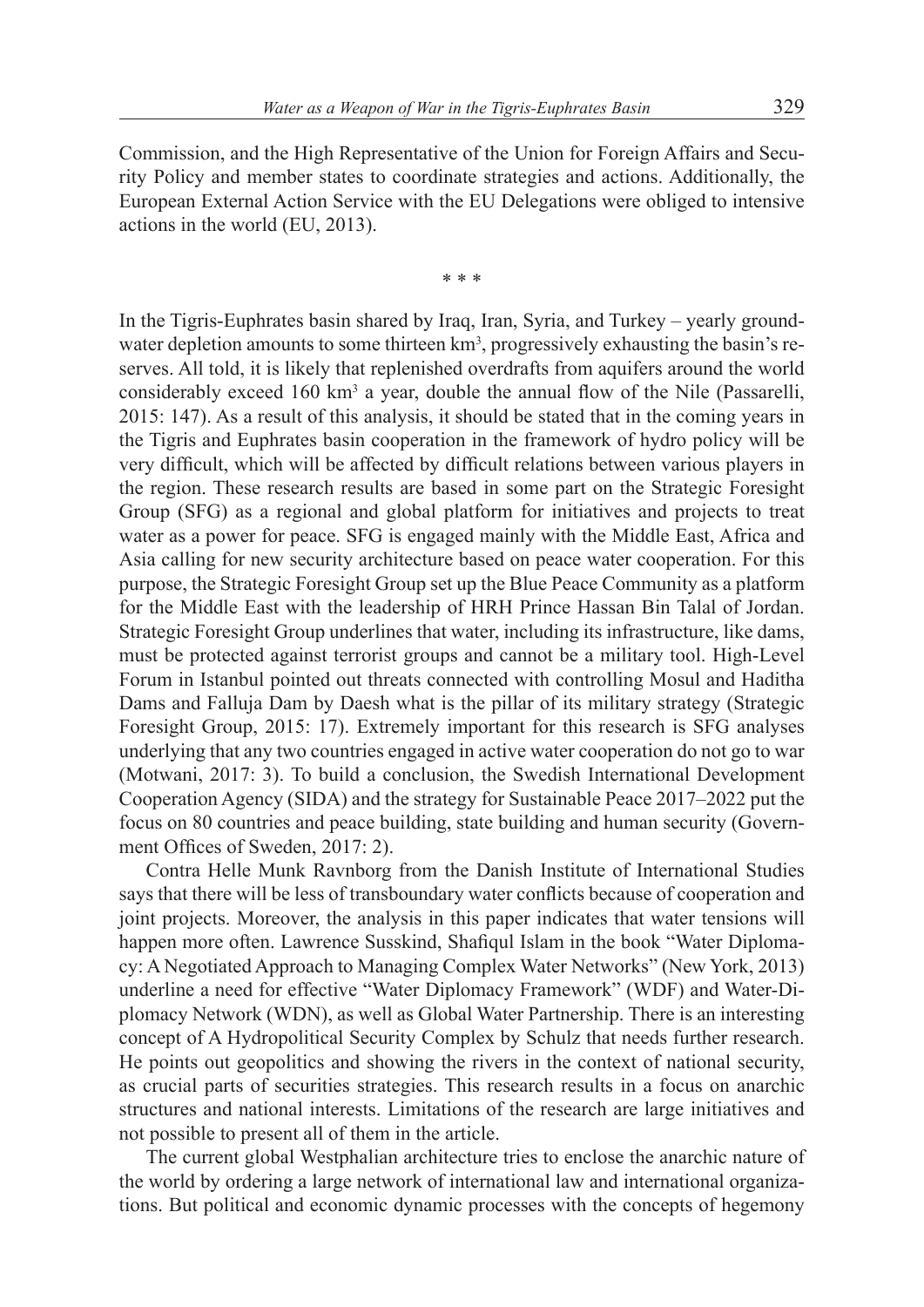and structures based on nation states with national interests are in clashes and tensions with each other. New emerging global security architecture is at the top challenge for contemporary diplomacy. In the current world, we have a crisis of global order with a new division of zones of infuence. Due to a lack of adaptation a global system to emerging new balance of power, world order experiences crisis. It is concluded that global diplomacy could be very active coordinators of initiatives to face challenges associated with water and climate change, which has a direct impact on security at many levels, including global security architecture, as well as the economy, innovative strategies. So, water diplomacy is crucial for sustainable development and emerging new international system and diplomacy. Water diplomacy as a global dynamic process can build a new model of international cooperation, creating network efficiency of global governance for future challenges and to achieve most of the Sustainable Development Goals. It is a new concept of diplomacy. Water signifcance is growing for international relations, strategies, geopolitics and rapid changes in many areas of human activities. Water like an essential part of any organism is a fundamental part of international life, connecting different felds of cooperation.

Water has a wider and deeper meaning, as a political concept with higher geopolitical, international strategic signifcance and security consequences. In the future, due to rising world inequality, it will have a large impact on global security architecture (Yıldız, 2015: 4). The United States' Office of the Director of National Intelligence in February 2012 released a paper underling that for 10 years many key countries to the US will face instability, increasing regional tensions, as well state failure. The reason for that situation will provide a challenge related to water. Moreover, the Office of the Director of National Intelligence stresses that that water must be a key to maintaining the national interests of the US. Additionally, by full global engagement in solving water challenges, the US will increase its global infuence (Leight, 2012: 2).

The key challenge for achieving peace is the inability to act with the complexity and uncertainty associated with conficts and cooperation over common water resources (Huntjens, de Man, 2017: 10). To resolve water challenges, we need coordinated actions at the political global level. We have a lot of regional and global initiatives, like UN-Water, UNDP, the UNECE Water Convention, UNESCO, UNEP, Green Diplomacy Network, G-7, G-20 with too much fragmentation. On our planet, we need global coordination with a clear vision and strong leadership in multilateralism with a focus on having regard for the constellation of national interests. Water as an international, indispensable, and emotional topic should be a foundation for confdence building and peace (Cuppari, 2017: 1). But the real world is much more complicated, with an unlimited number of factors infuencing policy making at all levels (Bo Kjellén, 2004: 109).

The regionalization and fragmentation of the global security architecture follow each nation's focus on the implementation of national interests. Water diplomacy as a network with many stakeholders does not have effective coordination. Moreover, in emerging global security architecture there will be a larger focus on national interests. This global security architecture will be based on world division and chaos. An emerging new global security architecture will not serve for water diplomacy. Instead, a new model of diplomacy will serve global corporations. Water diplomacy and new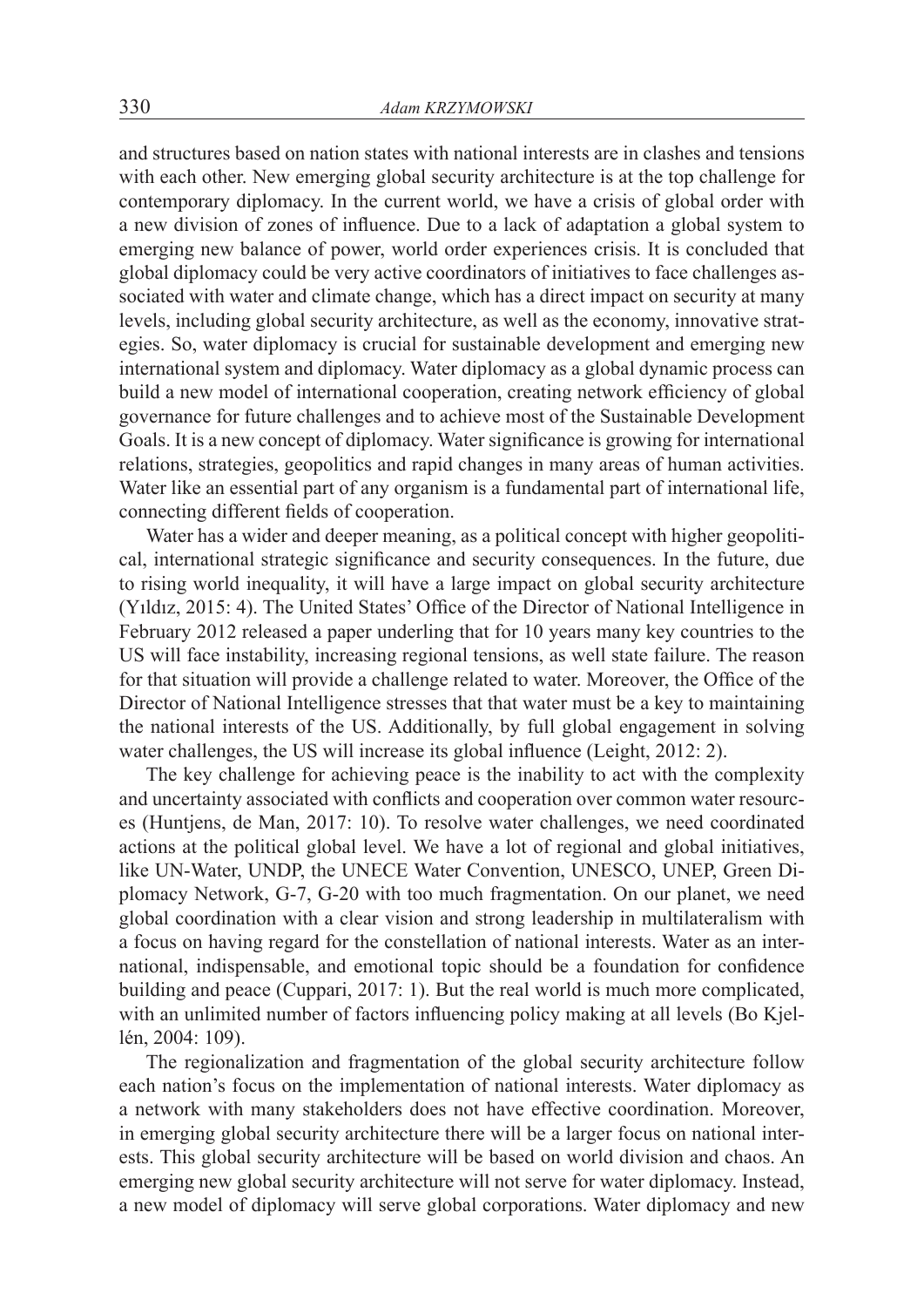technology will make stakeholders interested in selling new technology for business purposes and to realize national and global corporations' interests. Future anarchical global security architecture will lead to a hegemonic system of water relations.

#### **REFERENCES**

- Abdelraouf M. (2018), *West Asia Regional Cooperation on Water and Sustainable Development Goal 6*, "EDA Insight", October, http://eda.ac.ae/docs/default-source/Publications/eda-insight wa-water-diplomacy en final.pdf?sfvrsn=2.
- Amin A. (2017), *The Age of Renewable Energy Diplomacy*, "EDA Refection", October, http:// eda.ac.ae/docs/default-source/Publications/eda\_reflection\_age\_of\_renewable\_energy\_ en.pdf?sfvrsn=2.
- Ban Ki-moon (2016), *Remarks to Security Council debate on Water, Peace and Security*, United Nations Secretary General, 22.11.2016, https://www.un.org/sg/en/content/sg/speeches/2016- 11-22.
- Cahan J. (ed.) (2017), *Water Security in the Middle East*, "Essays in Scientifc and Social Cooperation", Publisher: Anthem Press, Series: Anthem Water Diplomacy Series.
- Cleveland C. (2010), *China's Monster Three Gorges Dam is About To Slow The Rotation Of The Earth*, "Business Insider", June 18, https://www.businessinsider.com/chinas-three-gorgesdam-really-will-slow-the-earths-rotation-2010-6.
- Cuppari R. (2017), *Water Diplomacy*, International Centre for Water Resources and Global Change, Policy Brief Number 1/2017, http://www.waterandchange.org/wp-content/uploads/2017/06/ PB\_WaterDiplomacy\_lowres.pdf.
- David M., Passarelli R. (2015), *Confict Basins: Powderkegs to Paecepipes*, "SAIS Review", Vol. 35, No. 1, Winter–Spring.
- Deen T. (2014), *U.N. Decries Water as Weapon of War in Military Conficts*, United Nations, IPS, May 19, http://www.ipsnews.net/2014/05/u-n-decries-water-as-weapon-of-war-in-militaryconficts/.
- EU (2013), *Council Conclusions on EU Water Diplomacy*, Foreign Affairs Council, Brussels, 22 July, http://www.europarl.europa.eu/meetdocs/2009\_2014/documents/droi/dv/1407\_ councilconclusions\_/1407\_councilconclusions\_en.pdf.
- Government Offces of Sweden, Ministry of Foreign Affairs, *Strategy for Sustainable Peace 2017–2022*, https://www.government.se/490051/globalassets/government/block/fakta-ochgenvagsblock/utrikesdepartementet/sanktioner/strategi-hallbar-fred-eng-slutlig.pdf.
- Handy N. (2011), *Turkey's Shifting Relations with its Middle East Neighbors during the Davutoğlu Era: History, Power and Policy*, Bilgi (23), Yaz.
- Hefny M. (2011), *Water Diplomacy: A Tool for Enhancing Water Peace and Sustainability in the Arab Region*, "Technical Document", Cairo, November, http://www.unesco.org/new/ fileadmin/MULTIMEDIA/FIELD/Cairo/Water%20Diplomacy%20in%20Action%20 Strategy%20Doc%203%20Rev%202%20Final%20and%20Action%20Plan%5B1%5D.pdf.
- Huntjens P., de Man R. (2017), *Water diplomacy: Making water cooperation work*, The Hague Institute Policy Brief, April, https://www.planetarysecurityinitiative.org/sites/default/fles/2017- 04/PB Water Diplomacy WG 4.pdf.
- IPI (2018), *Experts Call for Preventive "Water Diplomacy" in the MENA Region*, (April 11), https:// www.ipinst.org/2018/04/preventive-water-diplomacy-mena-region#4.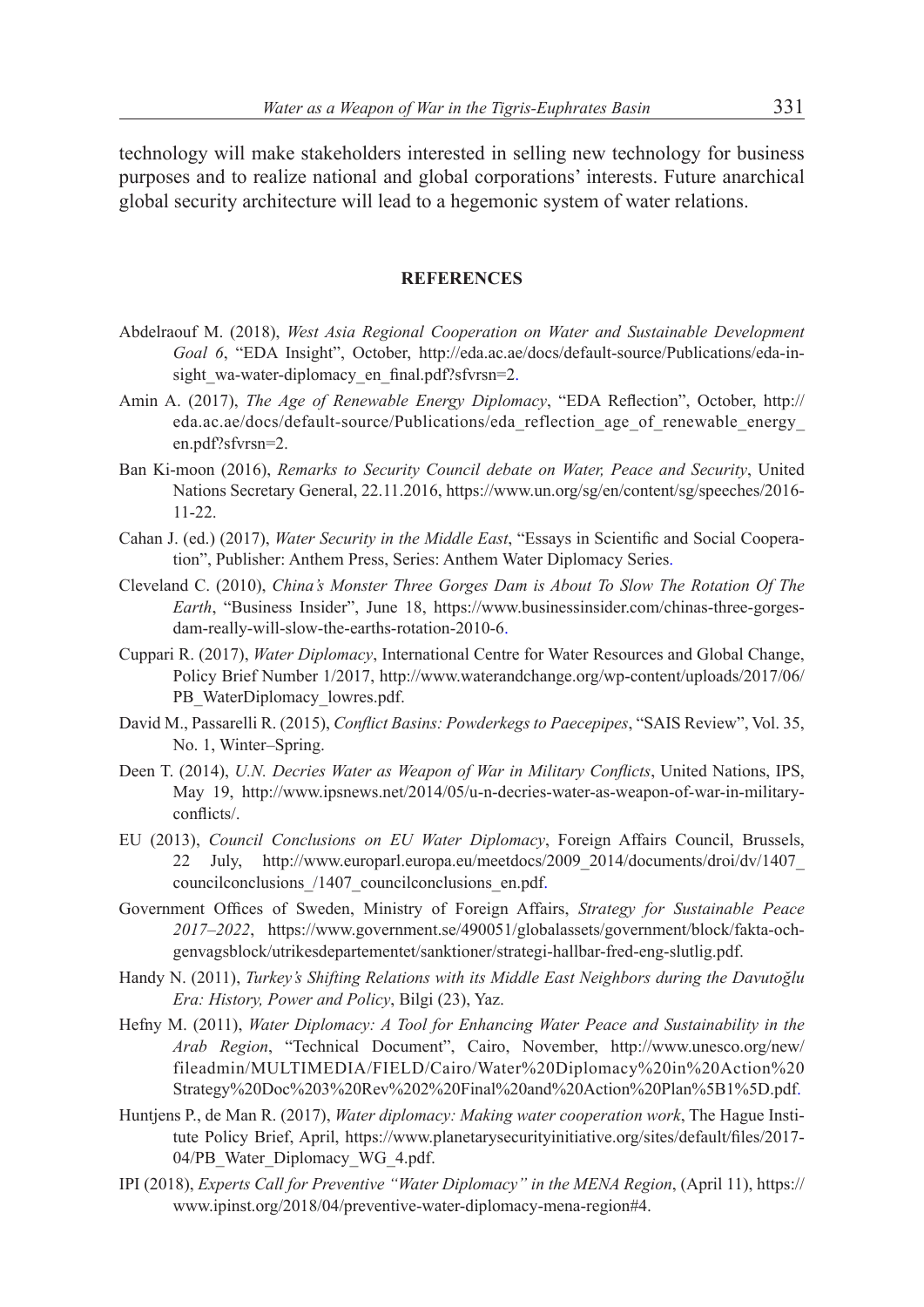- IRENA (2018), *Medium-term Strategy 2018–2022, Report of the Director-General of the International Renewable Energy Agency*, Eighth session of the Assembly, Abu Dhabi, 13–14 January, https://www.irena.org/-/media/Files/IRENA/Agency/About-IRENA/Assembly/Eighth-Assembly/A\_8\_11\_MTS-2018-2022.pdf?la=en&hash=07546C5D6CB968EEEDBEBE322 136DEF2AB389AFB.
- Kamphof R., Melissen J. (2018), *Foreign Ministries, SDG Diplomacy and the Private Sector*, SWP Working Paper No. 22, April, https://www.swp-berlin.org/fleadmin/contents/products/ arbeitspapiere/WP\_Diplomacy21\_No22\_Kamphof\_Melissen.pdf.
- Kibaroglu A. (2017), *State-of-the-art review of transboundary water governance in the Euphrates Tigris river basin*, "International Journal of Water Resources Development", 07 Dec, https:// aquadoc.typepad.com/files/review\_tb\_water\_governance\_euphrates\_tigris.pdf.
- Kibaroglu A. (2015), *Transboundary Water Governance in the Euphrates Tigris River Basin*, "E-International Relations", Jul 22, https://www.e-ir.info/2015/07/22/transboundary-water-governance-in-the-euphrates-tigris-river-basin/.
- Kibaroglu A. et al. (2011), *Turkey's Water Policy*, DOI 10.1007/978-3-642-19636-2\_16, # Springer-Verlag Berlin Heidelberg 2011, https://www.iraqicivilsociety.org//wp-content/uploads/ 2013/02/Kibaroglu-scheumann-euphrates-tigris-river-system.pdf.
- Kjellén B. (2004), *Pathways to the Future: The New Diplomacy for Sustainable Development*, "IDS Bulletin" 35(3): 107–113, DOI 10.1111/j.1759-5436.2004.tb00143.x.
- Leight N. (2012), *Water & Public Diplomacy*, "Policy Brief", April, https://www.uscpublicdiplomacy.org/sites/uscpublicdiplomacy.org/fles/useruploads/u22281/Water\_Diplomacy\_Policy\_Brief\_Online.pdf.
- Menga F. (2016), *Domestic and International dimensions of transboundary water politics*, "Water Alternatives", Vol. 9 (3), http://www.water-alternatives.org/index.php/alldoc/articles/vol9/ v9issue3/322-a9-3-17/fle.
- Motwani P. R. (2017), *Water Cooperation Quotient*, Strategic Foresight Group, Mumbai, https:// www.strategicforesight.com/publication\_pdf/Water%20Cooperation%20Quotient%202017. pdf.
- OSCE (2014), *Enhancing security through water diplomacy: The role of the OSCE*, OSCE, Hofburg, 8 July, (SEC.DAYS/9/14/Rev.1), https://www.osce.org/sg/120018?download=true.
- OSCE (2019), *Environment and Security*, (ENVSEC) Initiative, (07/04/2019), https://www.osce.org/ secretariat/ENVSEC.
- OSCE (2014), *Water diplomacy*, 1 July, https://www.osce.org/sg/120614.
- Pacifc Institute (2019), *Water Confict Chronology*, Pacifc Institute, Oakland, CA. (27.08.2019), https://www.worldwater.org/water-confict/.
- Scheumann W., Shamaly O. (2016), *The Turkish-Syrian Friendship Dam on the Orontes River: Benefts for All?*, in: *Water Resources Management in the Lower Asi-Orontes River Basin: Issues and Opportunities*, Graduate Institute of International and Development Studies; Istanbul, MEF University, Geneva, https://docs.water-security.org/fles/e%20Documents/ Lower%20Asi%20Orontes%202016/Chapter\_12.pdf.
- Schmeie S. (2018), *What is Water Diplomacy and Why Should You Care?*, "Global Water Forum", August 31, http://www.globalwaterforum.org/2018/08/31/what-is-water-diplomacy-andwhy-should-you-care/.
- SFG (2011), *Blue Peace: Rethinking Middle East Water*, Strategic Foresight Group, Mumbai, https:// www.eda.admin.ch/dam/deza/en/documents/publikationen/Diverses/198458-the-bluepeace\_EN.pdf.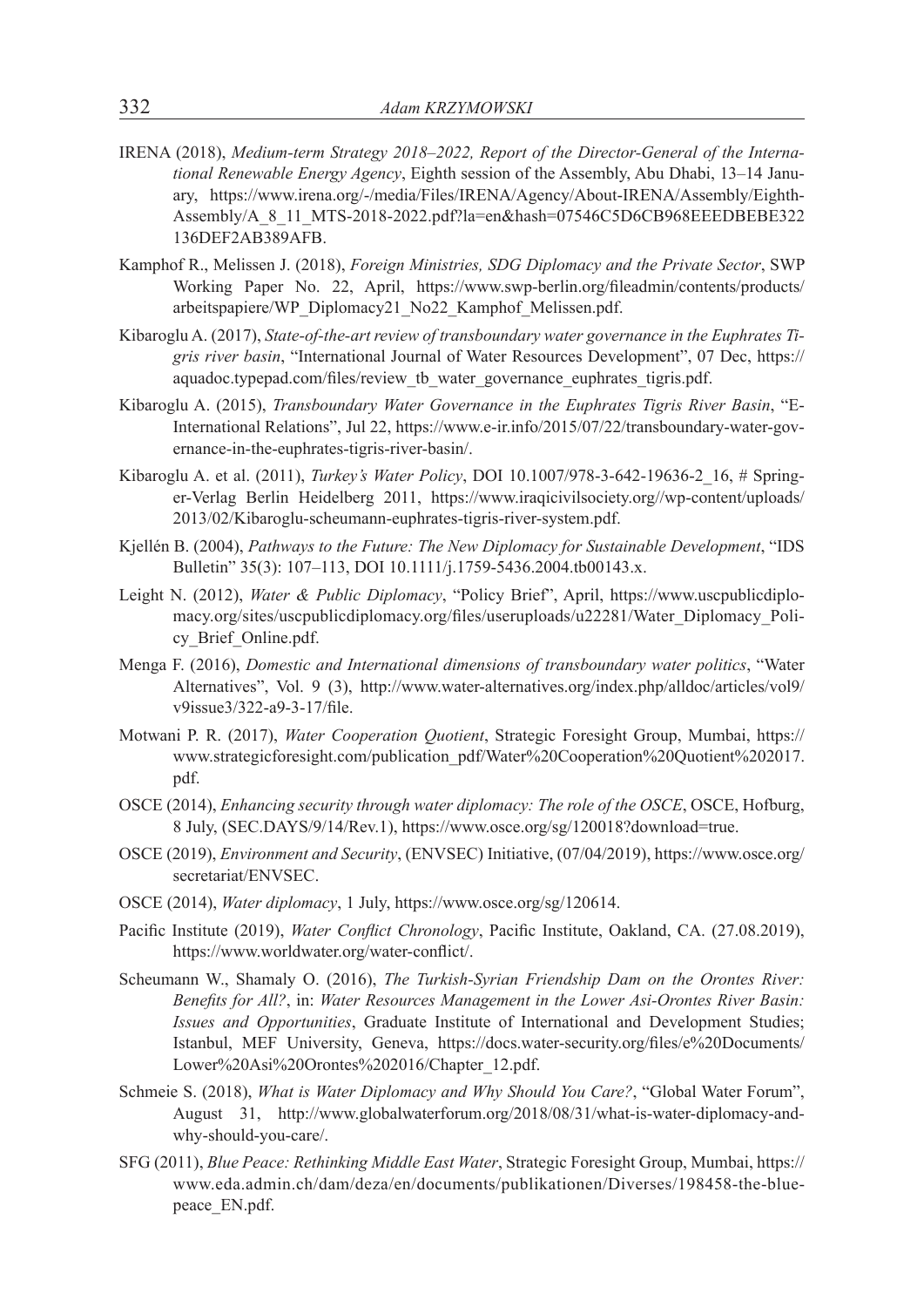- SFG (2015), *Blue Peace: Rethinking Middle East Water*, Strategic Foresight Group, Mumbai, https:// www.strategicforesight.com/publication\_pdf/28458Lessons%20Learnt.pdf.
- SFG (2019), *The Blue Strike List in the Middle East*, "Blue Peace Bulletin", Vol 3, https://www. strategicforesight.com/publication\_pdf/Blue%20Strike%20List.pdf.
- SFG (2017), *Water Cooperation Quotient*, Strategic Foresight Group, Mumbai, https://www.strategicforesight.com/publication\_pdf/Water%20Cooperation%20Quotient%202017.pdf.
- Srivastava L. (2014), *Strengthening Multilateral Diplomacy and Sustainable Development*, "The Magazine of the United Nations", Vol. LI, No. 3, https://unchronicle.un.org/article/strengthening-multilateral-diplomacy-and-sustainable-development.
- Susskind L., Shafqul I. (2012), *Water Diplomacy: Creating Value and Building Trust in Transboundary Water Negotiations*, "Science & Diplomacy", Vol. 1, No. 3, September, http://www. sciencediplomacy.org/files/water\_diplomacy\_science\_diplomacy.pdf.
- UN (2018), *High-Level Panel on Water Diplomacy*, Deputy Secretary-General's remarks, Stockholm (August 27), https://www.un.org/sg/en/content/dsg/statement/2018-08-27/deputy-secretarygenerals-remarks-high-level-panel-water-diplomacy.
- UN (2014), *Strengthening Multilateral Diplomacy and Sustainable* Development, "The Magazine of the United Nations" Vol. LI, No. 3, https://unchronicle.un.org/article/strengthening-multilateral-diplomacy-and-sustainable-development.
- UNWATER (2018), *Nature-Based Solutions for Water*, "World Water Development Report", 19 March, http://www.unwater.org/world-water-development-report-2018-nature-basedsolutions-for-water/.
- Wasinger C. (2015), *Peace Be Dammed? Water Power and Water Politics in the Tigris-Euphrates Basin*, Bowdoin College Bowdoin Digital Commons Honors Projects 5-2015.
- Waslekar S. (2011), *Blue Peace: Rethinking Middle East Water*, Strategic Foresight Group, https:// www.eda.admin.ch/dam/deza/en/documents/publikationen/Diverses/198458-the-bluepeace\_EN.pdf.
- Wirsing R., Jasparro C. (2007), *River rivalry: Water disputes, resource insecurity and diplomatic deadlock in South Asia*, "Water Policy" 9 (3), https://doi.org/10.2166/wp.2007.014.
- Yıldız D. (2015), *Water and H2O Difference in Terms of International Relationship*, "World Scientifc News" 10, www.worldscientifcnews.com.
- Zhupankhan A., Tussupova K., Berndtsson R. (2017), *Could Changing Relationships Lead to Better Water Sharing in Central Asia?*, "Water" 9 (20 February).

#### **ABSTRACT**

The paper aims to present water as a weapon of war in the Tigris-Euphrates Basin, as well as the role and signifcance of water for a new architecture of global security. The main goal of the study is to fnd an answer to the research question of whether water the Tigris-Euphrates Basin will be still a tool for fighting or cooperation as an effective tool for facing strategic challenges. The research hypothesis is that the issue of challenges related to water in the Euphrates River basin will, frst of all, follow the social and political-economic relations between Turkey, Iraq and Syria and external factors. The research was conducted using a descriptive-analytical method. Moreover, this research is based on the neorealist theory of international relations, and the concept of international constellation analysis, as well as the theory of neo-institutionalism.

Future anarchical global security architecture will lead to a hegemonic system of water relations. Therefore, without international coordination and far-reaching strategy in the face of